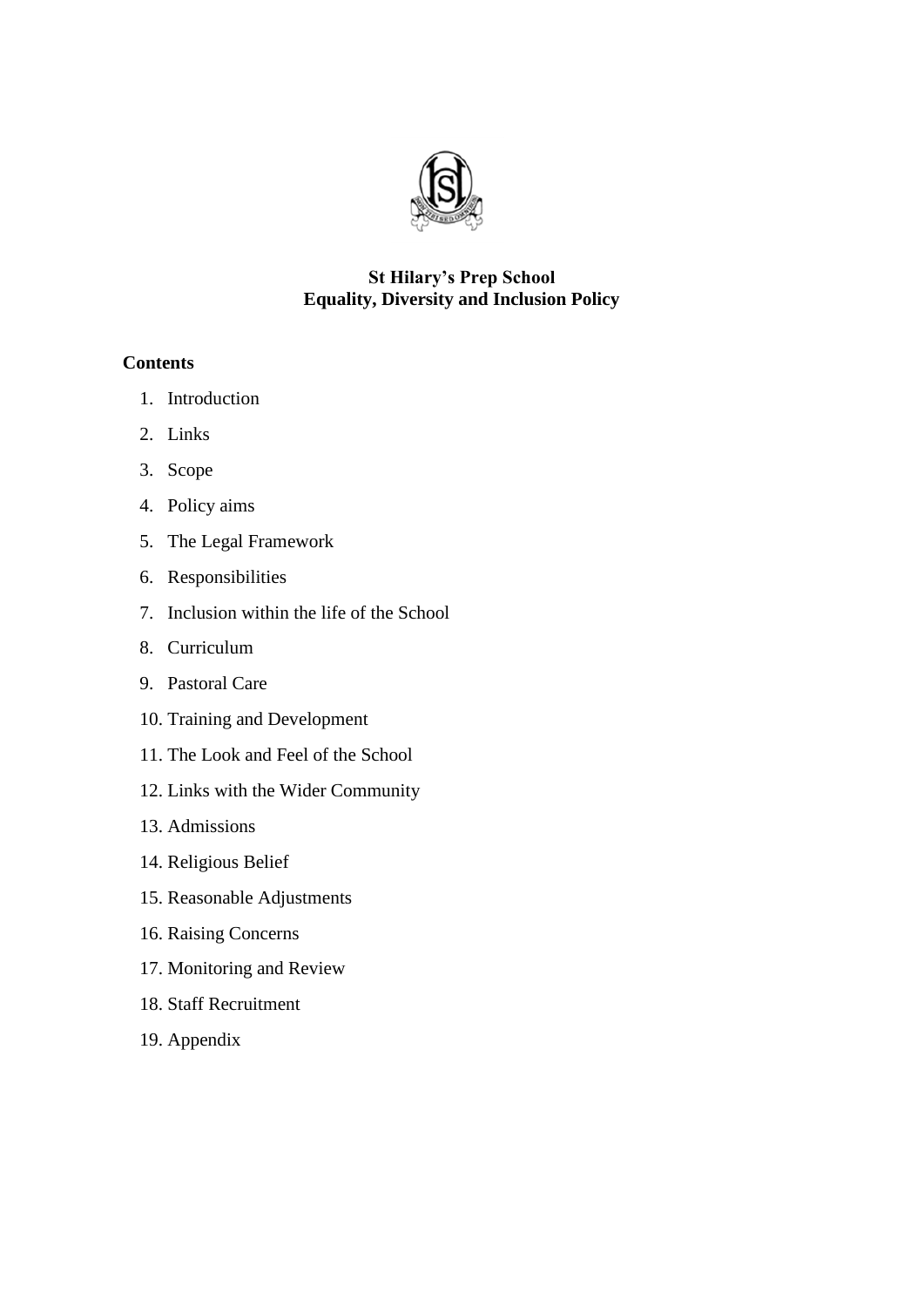# **Introduction**

St Hilary's is an independent day school for girls and boys aged between 2 and 11 years old. It is a mixed ability, non-denominational school with a Christian ethos that welcomes children from all backgrounds. We actively promote democracy, the rule of the law, individual liberty and mutual respect of those with different faiths and beliefs. These are fundamental British Values which underpin all that we offer, as does our School Motto 'Not for oneself but for all.'

We want our pupils to leave St Hilary's well equipped to engage positively in their next stage of learning. We want them to grow within a rapidly changing world as accomplished problem solvers and creative thinkers, confident in their abilities and with a clear appreciation of, and respect for, the views and potential of others. In so doing we remain true to our founding Christian principles and values.

By celebrating diversity and actively promoting equality, we want pupils and staff to feel valued, know that they are valued and respect others within a culturally inclusive environment. In order to ensure everyone can thrive and meet their full potential, it is essential that inclusion and equality of opportunity be at the core of our School's ethos. We aim to promote inclusion, actively tackle any form of discrimination and actively foster social cohesion in all areas of school life. We seek to remove any barriers to access, participation, progression, attainment and achievement. We take seriously our contribution towards creating a cohesive community.

# **Links**

This policy has been developed in accordance with the principles established by government publications and other external guidance, including:

- <https://www.gov.uk/government/publications/keeping-children-safe-in-education--2>
- [https://www.gov.uk/government/publications/working-together-to-safeguard](https://www.gov.uk/government/publications/working-together-to-safeguard-children--2)[children--2](https://www.gov.uk/government/publications/working-together-to-safeguard-children--2)
- <http://www.surreyscb.org.uk/>
- [https://www.gov.uk/government/publications/disqualification-under-the-childcare](https://www.gov.uk/government/publications/disqualification-under-the-childcare-act-2006/disqualification-under-the-childcare-act-2006)[act-2006/disqualification-under-the-childcare-act-2006](https://www.gov.uk/government/publications/disqualification-under-the-childcare-act-2006/disqualification-under-the-childcare-act-2006)
- [https://assets.publishing.service.gov.uk/government/uploads/system/uploads/attachm](https://assets.publishing.service.gov.uk/government/uploads/system/uploads/attachment_data/file/665520/Teachers__Standards.pdf) [ent\\_data/file/665520/Teachers\\_\\_Standards.pdf](https://assets.publishing.service.gov.uk/government/uploads/system/uploads/attachment_data/file/665520/Teachers__Standards.pdf)
- [https://www.gov.uk/government/publications/early-years-foundation-stage](https://www.gov.uk/government/publications/early-years-foundation-stage-framework--2)[framework--2](https://www.gov.uk/government/publications/early-years-foundation-stage-framework--2)
- <https://www.legislation.gov.uk/uksi/2014/3283/schedule>
- <https://www.gov.uk/government/collections/data-protection-act-2018>
- <https://www.gov.uk/guidance/equality-act-2010-guidance>
- <http://www.legislation.gov.uk/ukpga/2011/25/contents>
- St Hilary's School Equality, Diversity and Inclusion Policy June 2022

This policy works in conjunction with a range of internal school policies and procedures, including: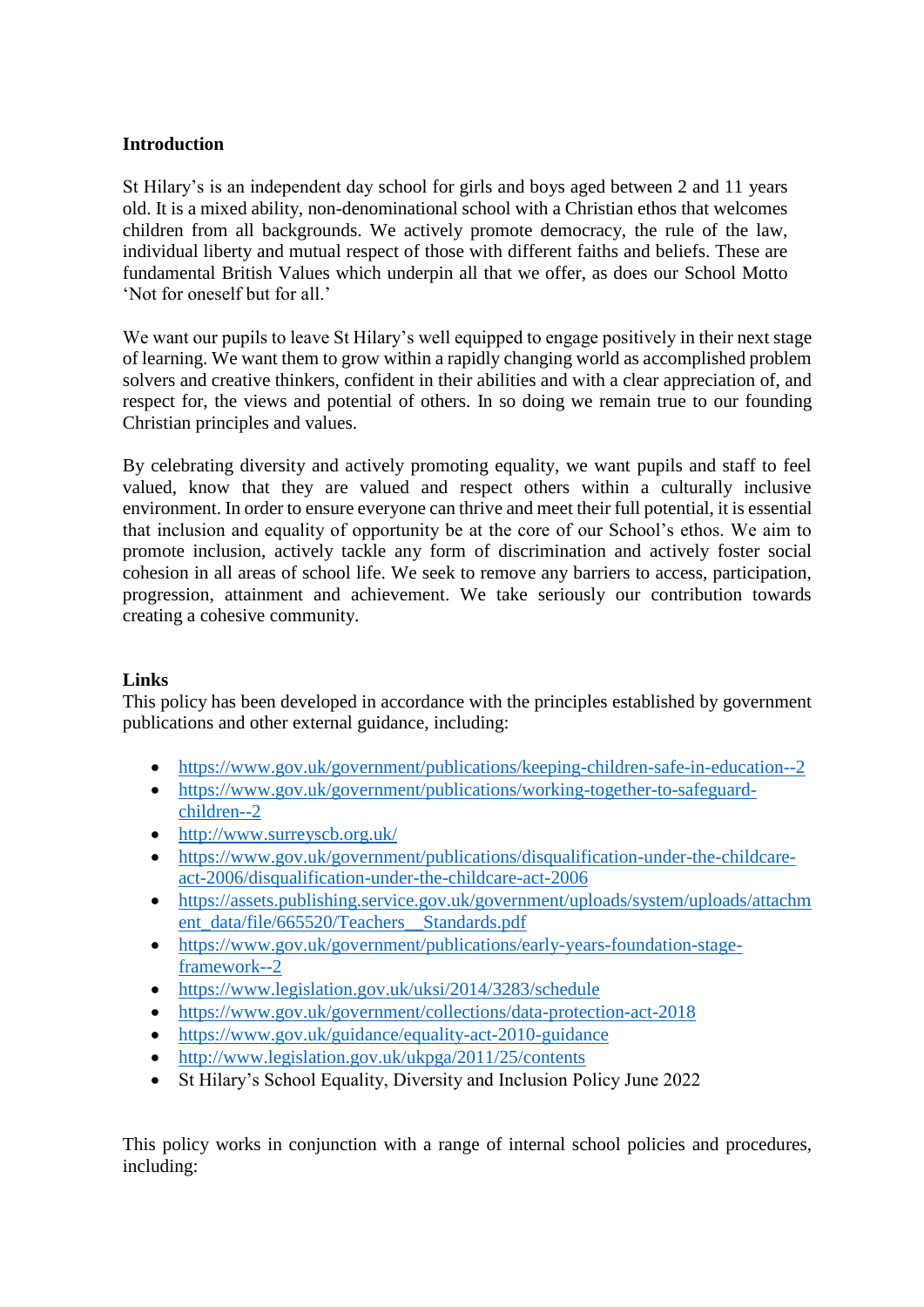- Safeguarding and Child Protection Policy
- St Hilary's Staff Handbook
- Behaviour Policy
- Anti-Bullying Policy
- Online Safety and ICT Usage including Photograph and Mobile Phone Policy
- Staff Recruitment Procedures
- Recruitment, Selection and Disclosure Policy and Procedure
- Whistleblowing Policy

Any relevant policies are available on the School website and can be made available on request. All school policies can be made available in large print or other accessible formats if required.

# **Scope**

This policy applies equally to current and prospective members of the School community, including parents and visitors. The School is committed to a zero tolerance policy in relation to less favourable treatment on the grounds of any protected characteristic under The Equality Act 2010.

The protected characteristics are defined as:

- Age
- Gender
- Disability
- Gender identity or reassignment
- Marriage and civil partnership
- Pregnancy and maternity
- Race and ethnic origin, including colour
- Religion or belief
- Sexual orientation

Any behaviour, comments or attitudes (including 'banter') that undermine or threaten an individual's self-esteem on these grounds will not be tolerated.

### **Policy Aims**

The aims of this policy and the School's ethos as a whole are to:

- Eliminate unlawful discrimination on the grounds of any of the protected characteristics
- Eliminate all bullying and unlawful discrimination on the basis that an individual has a learning difficulty or special educational need, or because English is an additional language
- Promote equality of opportunity for all members of the School community
- Comply with the School's equality obligations contained in The Equality Act 2010
- Provide a secure environment in which all our children can thrive and achieve all of the outcomes of Keeping Children Safe in Education 2020
- Provide a learning environment and curriculum where all individuals feel valued and feel they have a sense of belonging
- Celebrate and value diversity at school and in society as a whole
- Prepare pupils for life in a diverse and inclusive society in which everyone can take their place in the local, regional, national and global community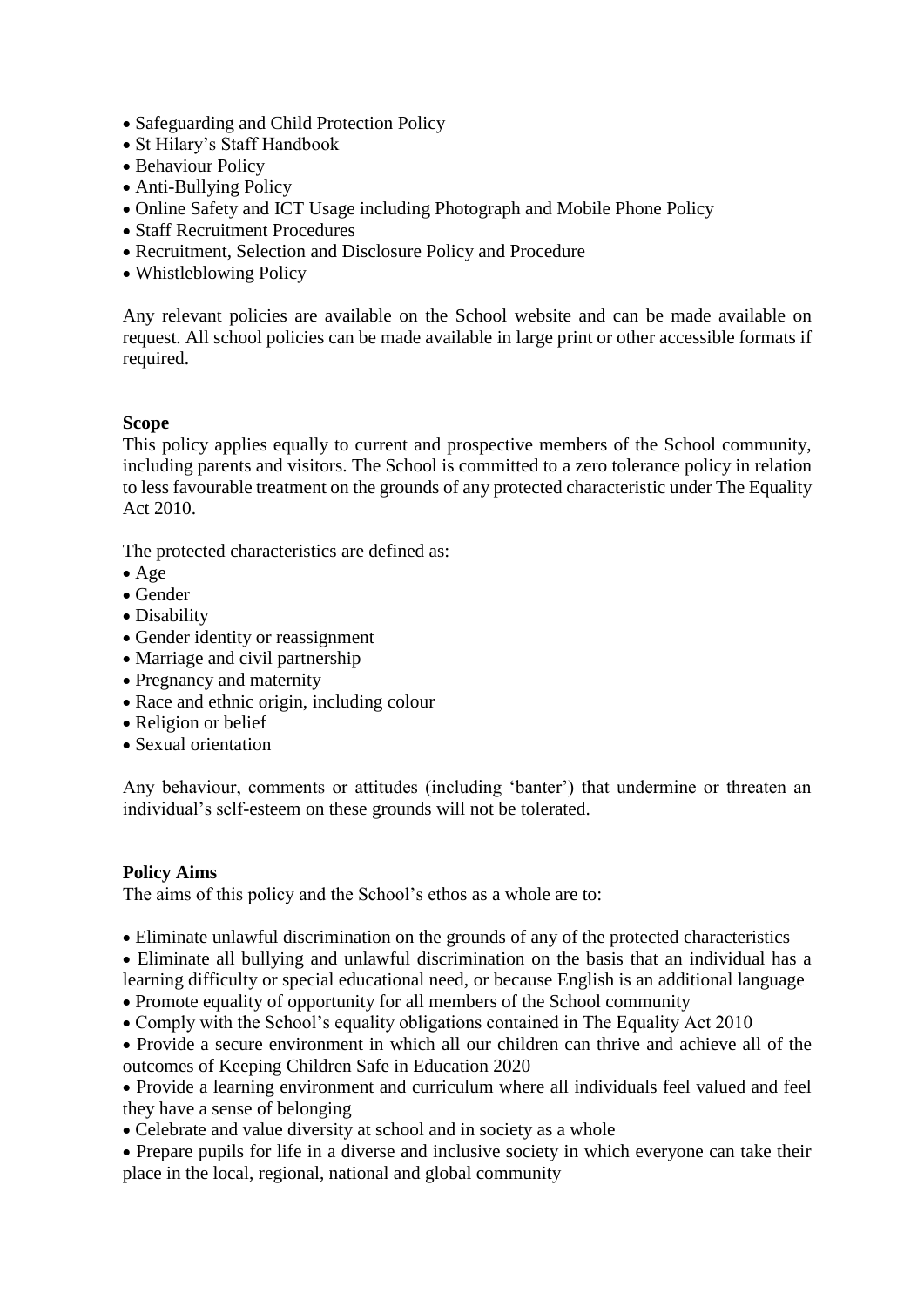• Include and value the contribution of all families and our wider community to our understanding of equality and diversity

• Provide and promote positive information about the diversity of UK society

• Actively challenge discrimination and ensure that all members of the School community learn from these experiences

• Embed equality and inclusion throughout staff development, our curriculum and cocurricular provision

To achieve our aims we will:

• Involve, where reasonably practicable, all members of the School community in the development, review, evaluation, and impact assessment of all relevant improvement plans, policies and procedures

• Publish and share school policies to the whole School community

• Collect and analyse data (such as admissions and recruitment data, examination results, engagement in school and community initiatives, pastoral records) to monitor any potential disadvantage amongst the pupil or staff body and to ensure processes are bias-free

• Promote openness at all stages of engagement of the admissions and recruitment processes, recognising that early awareness of need leads to better provision and arrangements

• Help to overcome any potential barriers to learning by providing for pupils' diverse needs and learning styles including any learning or pastoral support needs and/or disabilities a pupil may have

• Offer a broad, balanced and appropriate curriculum that provides equal opportunity for all pupils, irrespective of difference, to maximise their potential and thrive.

• Ensure the wider school curriculum promotes and celebrates equality and diversity, remaining aware of a hidden curriculum and agenda and subjects that may suggest unconscious gender bias

• Operate a clear zero tolerance policy towards abusive or discriminatory behaviour

• Become an equality champion and community leader in promoting equality and cohesion, challenging discrimination and celebrating diversity

• Actively challenge stereotyping, bias and discrimination within all aspects of school life and literature, ensuring we learn from these experiences

• Work in partnership with staff, families and the wider community to establish, promote and disseminate inclusive practice and help tackle discrimination, recognising that inclusion cannot be realised without the involvement and commitment of all members of the school community

### **The Legal Framework**

Discrimination can take the following forms, including:

• Direct Discrimination - This occurs where a person is treated less favourably than others because of their (or a family member's) actual or perceived protected characteristic.

• Indirect Discrimination - This occurs by applying a provision, criterion or practice, which disadvantages people on the grounds of a protected characteristic and which cannot be justified as a proportionate means of achieving a legitimate aim.

• Victimisation - This occurs where an individual has exercised their rights under equality legislation (or has indicated that they intend to do so) and is treated less favourably as a direct result. It applies equally to a person who is supporting (or indicates that they intend to support) another person who is exercising their rights under the legislation.

• Harassment – This is defined as unwanted conduct related to a relevant protected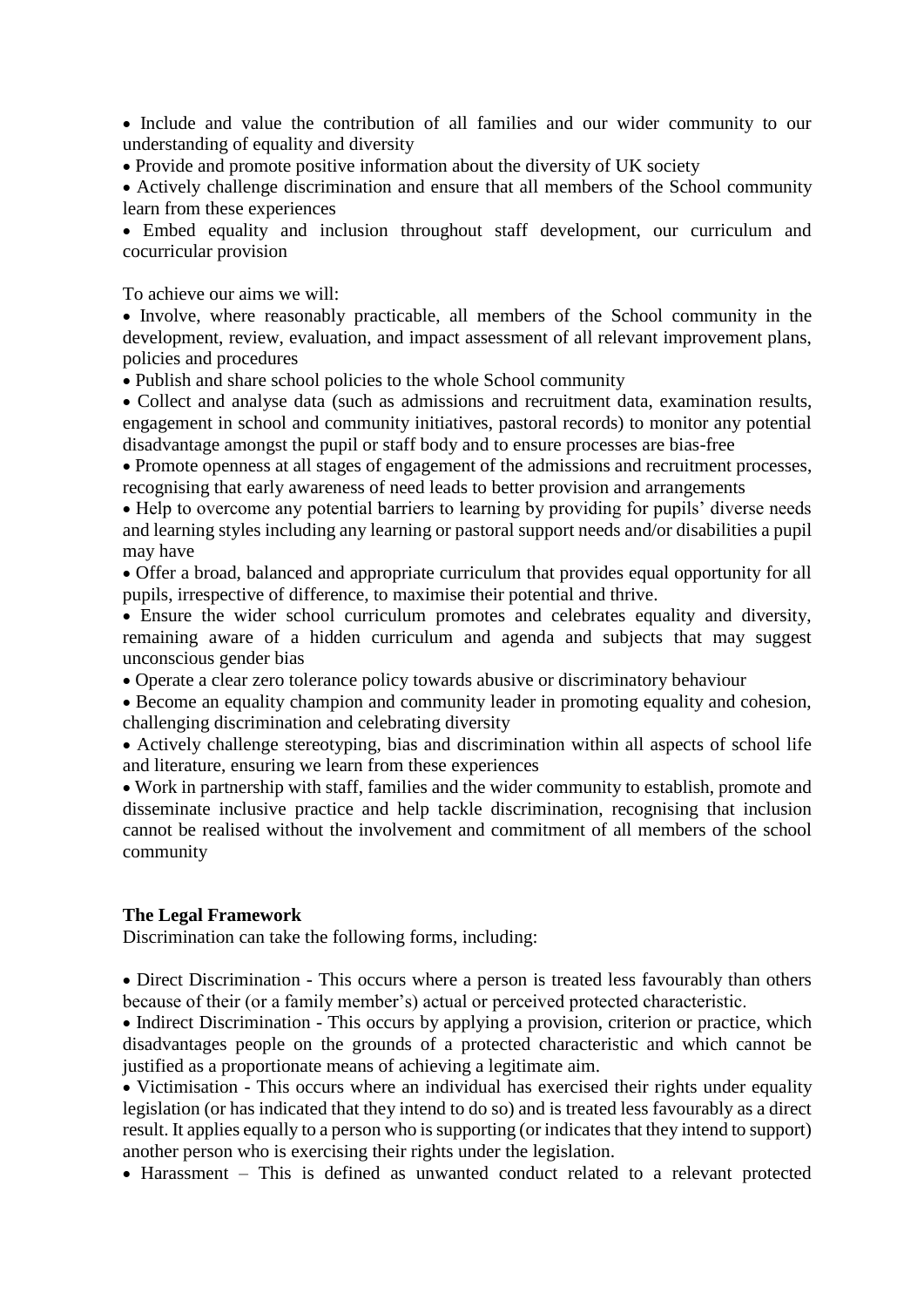characteristic which has the purpose OR effect of violating an individual's dignity or creating a hostile, humiliating or offensive environment for that individual.

• Disability Discrimination - This includes direct and indirect discrimination, any unjustified less favourable treatment because of the effects of a disability, and failure to make reasonable adjustments to alleviate disadvantages caused by a disability.

• Discrimination by association – This includes treating a person less favourably because they are linked or associated with a protected characteristic.

#### **Responsibilities**

It is the **Governor's** responsibility to:

• Ensure that the School complies with its equality obligations St Hilary's School Equality, Diversity and Inclusion Policy June 2022

• Ensure that the School's policies and procedures are monitored in light of this policy and the School's wider equality obligations

• From time to time be involved alongside the Head in dealing with serious breaches of this policy.

It is the **Senior Management Team's** and **Equality, Diversity and Inclusion Coordinator's** responsibility to:

• Ensure effective implementation of this policy and its procedures

• Ensure that all staff are sufficiently aware and trained within equality & diversity

• Actively challenge and take appropriate action in any cases of discriminatory practice within the School, be it by staff, pupils, parents or visitors

• Have procedures in place to deal effectively with any reported incidents of discrimination, victimization or harassment

• Ensure that all visitors and contractors are aware of, and comply with, this policy

• Monitor school data to identify where bias may be playing a role in decisions or outcomes, a number of areas will be routinely monitored, including: admissions data, bursary applications, recruitment data, examination results and post 11 destinations. This will be done within the GDPR and confidentiality of personal information protocols and will be reported in such a way that does not identify any individuals.

• Ensure transparency in assessing the impact of the School's Equality, Diversity and Inclusion strategy and accountable for future goals.

It is the responsibility of all **staff** to:

• Positively role model inclusive and anti-discriminatory behaviour, including a spirit of reflection and willingness to be open to challenge.

• Support and participate in any measures introduced to promote equality, diversity and inclusion and report any issues associated with equality and diversity in accordance with this policy

• Be alert to and actively challenge any forms of discrimination, victimization, harassment or bullying, including banter

• Promote an inclusive curriculum, identify and challenge bias and stereotyping within the curriculum and in the School's culture, taking all reasonable steps to prevent discrimination, harassment and victimisation from taking place

• Make effective and reasonable adjustments where appropriate to meet the individual needs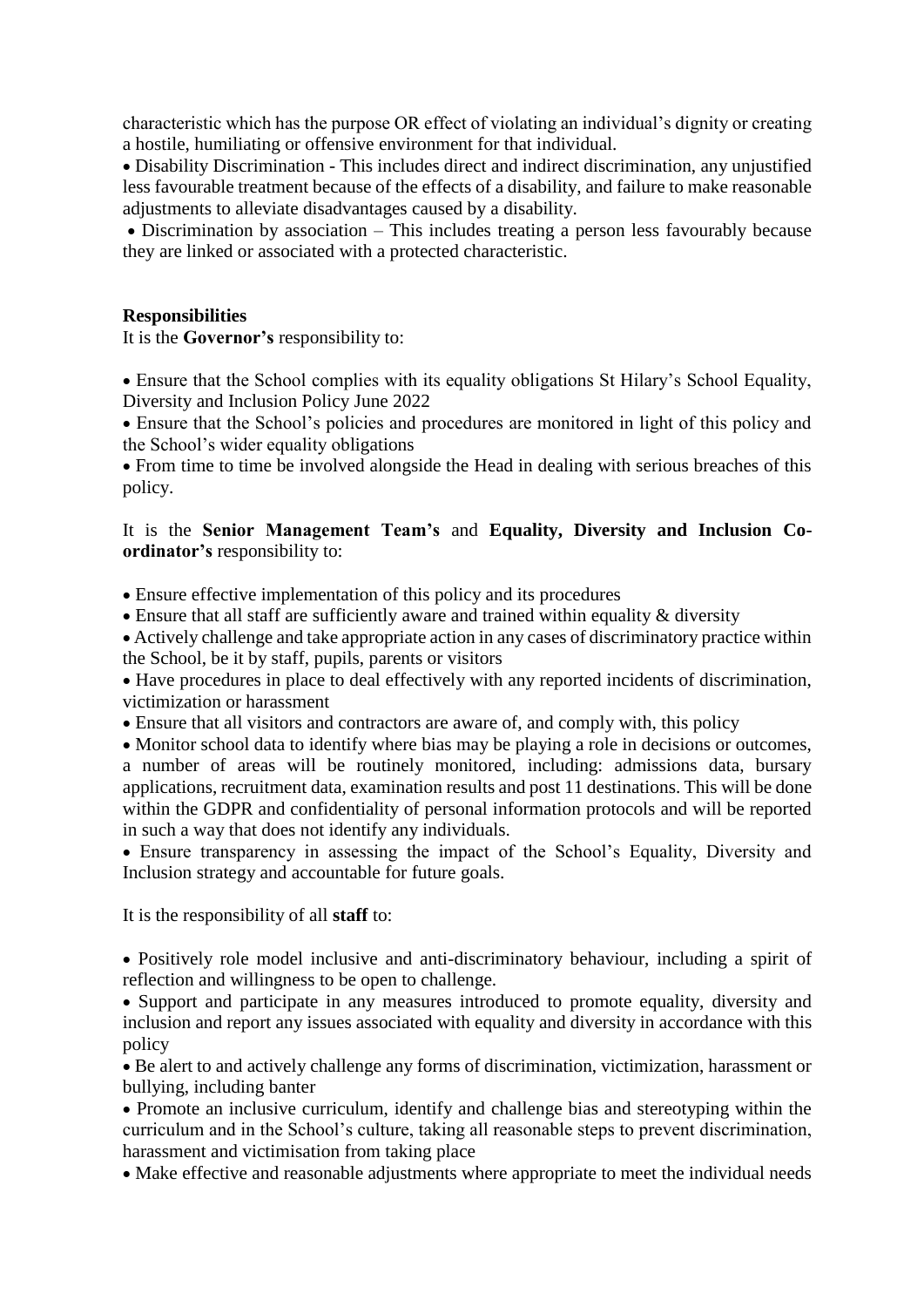of staff, pupils and visitors

The school expects staff to commit to broadening their knowledge, confidence and inclusive behaviour by attending relevant training and accessing information from appropriate sources.

It is important to appreciate that an employee is personally responsible for their own acts of discrimination, harassment or victimisation carried out during their employment, whether or not the employer is also liable. Any attempt to instruct, cause or induce another person to discriminate, harass or victimise a third person will also amount to unlawful discrimination and any employee doing so will be subject to disciplinary action.

It is the responsibility of **pupils** to:

• Positively promote inclusive and anti-discriminatory behaviour, including a willingness to reflect on attitudes and/or behaviours and be open to challenge

• Support any measures introduced by the school to promote equality, diversity and inclusion and report any issues associated with equality and diversity to their form tutor, Head of Year or the Equality, Diversity and Inclusion Coordinator

• Be alert to and actively challenge any forms of discrimination, victimization, harassment or bullying, including banter. This includes identifying and using the school's reporting systems to challenge bias and stereotype within the curriculum and in the School's culture, taking all reasonable steps to prevent discrimination, harassment and victimisation from taking place.

These responsibilities run alongside the School's behaviour expectations. The school places a high premium on:

- Respect for Self
- Respect for Others
- Respect for our Environment and our Community

This is fundamental to all that goes on at St Hilary's. Any actions, words or attitudes which show a lack of respect for others will be taken very seriously. Instances of discrimination and bullying will be dealt with firmly and sensitively. We require pupils to avoid any form of unfair bias, discrimination and unkindness to another member of the community. We also require anyone made aware of any such behaviour to report it. Incidents are recorded on our Anti-bullying Log. The School's approach to wellbeing means we aim to educate, help and support pupils to understand their responsibility towards others, feel heard and valued and learn from their experiences. Bullying and discrimination will not be tolerated. Anyone who continues to bully or discriminate against others will have their membership of the school community reviewed by the Headmistress.

### **Inclusion within the life of the School**

No pupil or staff member should be made to feel uncomfortable because they differ from the majority, e.g. in ethnic or social background, in terms of academic ability, neurodiversity, being from financial disadvantage, having English as an additional language or a special educational need and/or disability. Pupils with particular areas of disadvantage, Special Educational Needs and Disabilities will be given assistance to achieve their potential by differentiation of tasks, positioning in the classroom, equipment that supports academic progress and additional support where appropriate.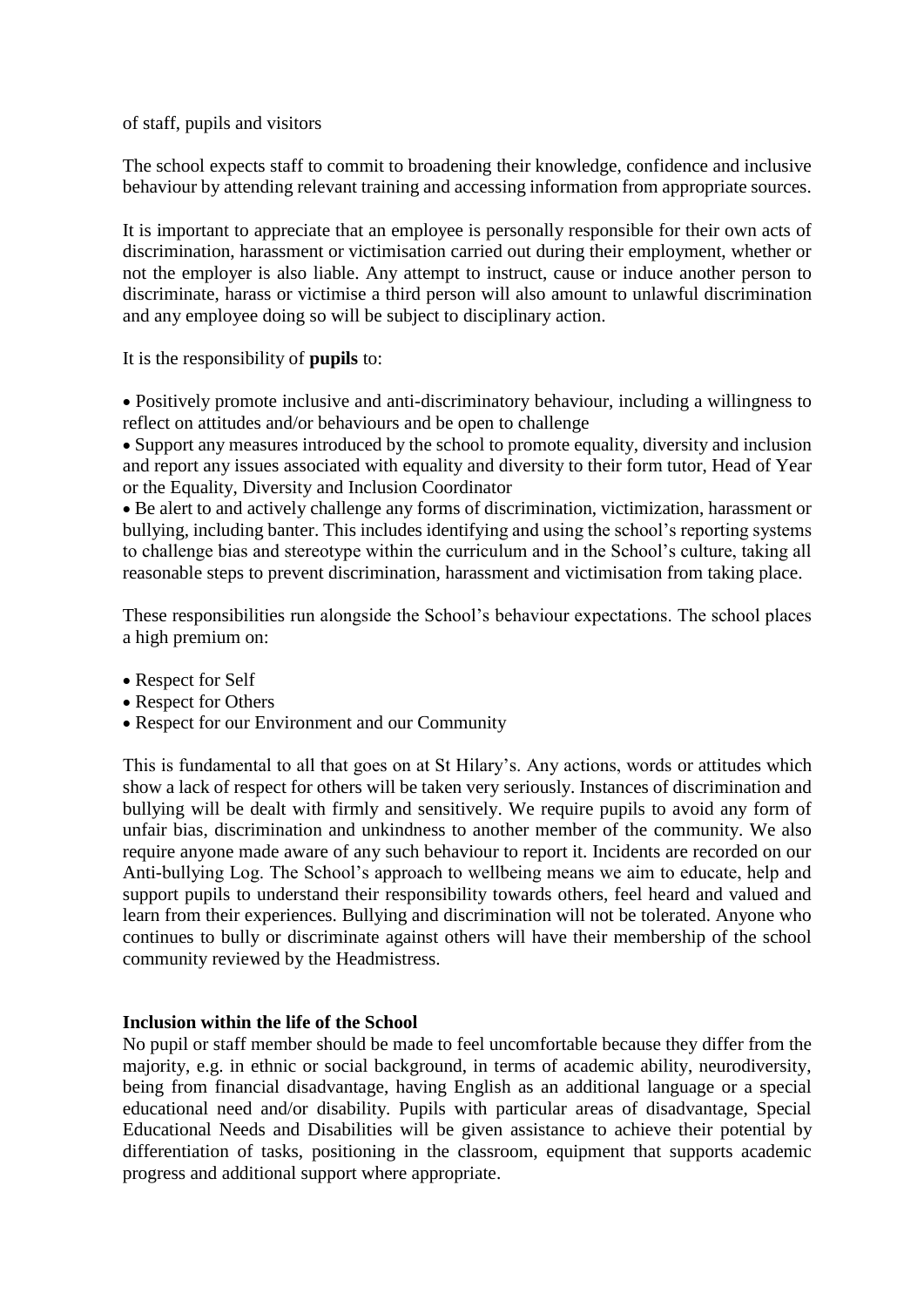The school will not tolerate discrimination against gender identity and sexual orientation, both against children and staff. The school will help support their needs as much as is possible.

## **Curriculum**

The curriculum is crucial to tackling inequalities for pupils, including gender stereotyping, preventing bullying and raising attainment for traditionally and newly disadvantaged groups. The principles of equality and diversity are embedded in our academic and wider curriculum.

The curriculum will aim to:

• Normalise diversity in the content and examples utilised

• Stress the contribution and achievements of all kinds of individuals and cultures, actively challenging bias and stereotyping

• Reinforce the importance of embracing difference and of equality of opportunity as a desirable aim

• Provide inclusive and accessible activities, including educational trips and co-curricular provision. Resources and activities should be monitored for possible bias, reinforcing stereotypes and ethnocentric elements.

### **Pastoral Care**

The school's pastoral care system promotes respect and understanding of ourselves and others, acknowledging that our community is strengthened by diversity. Wellbeing, social cohesion and academic resilience underpin the sense of belonging and acceptance our pupils need to overcome challenges effectively and develop a strong sense of self. Whilst all staff are responsible for the pastoral care of our pupils, all staff have a duty to ensure equality, diversity and inclusive practice are upheld.

### **All staff, as appropriate to their role,** should aim to:

• Acknowledge and celebrate the positive impact of diversity within year groups, tutor groups and Houses.

• Deliver dedicated assemblies and tutor time activities stressing the school's shared values of inclusion, kindness, care and unconditional respect for members of the school and wider community.

• Actively challenge and report bias and stereotyping during tutor time and pupil interaction outside the classroom.

• Encourage pupils to celebrate their unique contribution to the school through pupil voice, leadership roles and participation in initiatives that shape the future of the school, such as School Council and Boarding Council.

• Understand the impact of discrimination on pupil wellbeing and mental health, remaining alert to our own bias and the impact of power dynamics between dominant and minority groups. This includes having an awareness of how intersectionality (understanding how aspects of a person's social and political identities combine) can create different modes of discrimination and privilege.

• Use data from attendance records, reporting, rewards and sanctions and pastoral systems to ensure that pupils are not disadvantaged or discriminated against on the grounds of protected characteristics.

• Provide inclusive and accessible support systems, ensuring that access to counselling, mentoring and external agencies reflect the diversity within our community.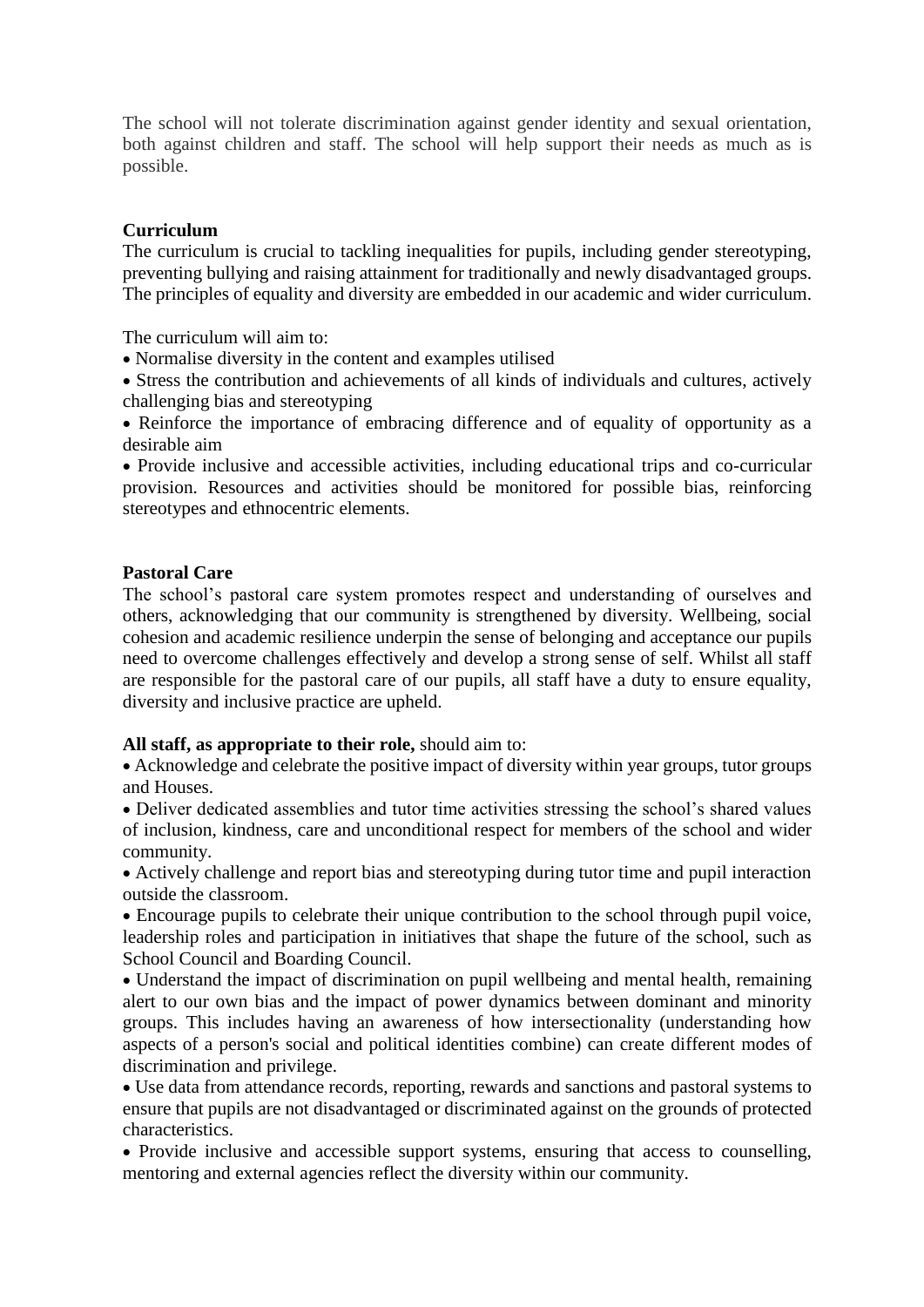• Work with parents regarding factors such as caring responsibilities, disability, gender reassignment and family relationships to reduce barriers to learning and support equality of opportunity.

### **Training and Development**

The success of the Equal Opportunities Policy is closely linked to the provision of relevant training. Professional development involves a continuous process of learning involving selfdevelopment, encouragement and motivation.

The school will endeavour to:

• enhance and develop the skills, knowledge and abilities of existing employees to realise their full potential, irrespective of background or employment status

• promote greater awareness of equal opportunities and the contribution made by our staff, Governors, parents, pupils and wider community

• Equip employees with the skills to provide personal and organisational solutions to discriminatory practices and behaviour and to promote inclusive behaviour generally

• Ensure that employees are encouraged and supported to take responsibility for their own learning and development in the context of our Equality, Diversity and Inclusion strategy.

• Respond to changing and emerging training needs, providing opportunities for reflection, feedback and shared learning.

#### **The Look and Feel of the School**

• Ensure that the everyday look and feel of the school reflects our diverse pupil body

• Ensure that our caterers are celebrating our diverse culture regularly and the types of food offered reflect the diverse community of the school

• Ensure that our behaviour code, staff dress code and uniform code takes into account issues of diversity and inclusion

• Ensure that school events, visiting speakers and whole school initiatives reflect our diverse pupil body Links with the wider community Community links are at the heart of what makes this a strong and safe environment

• All visitors to the school whether in a teaching role or as visitors, contractors or casual users of school premises will be expected to act in accordance with the principles of the Equality, Diversity and Inclusion Policy. All members of the school community will be expected to act in accordance with the principles of this policy when in contact with others, outside the school.

• Staff supervising visitors or on educational visits may need to support pupils with bias encountered in the wider society, reporting this through our pastoral system.

#### **Admissions**

• The School treats every application for admission in a fair and equal way in accordance with this policy and the School's Admissions Procedures Policy. The School accepts applications from, and admits, pupils irrespective of any protected characteristic

• Parents must inform the School when completing the registration form of any special circumstances affecting their child (such as learning support needs) which may affect the child's ability to fully participate in the education provided by the School.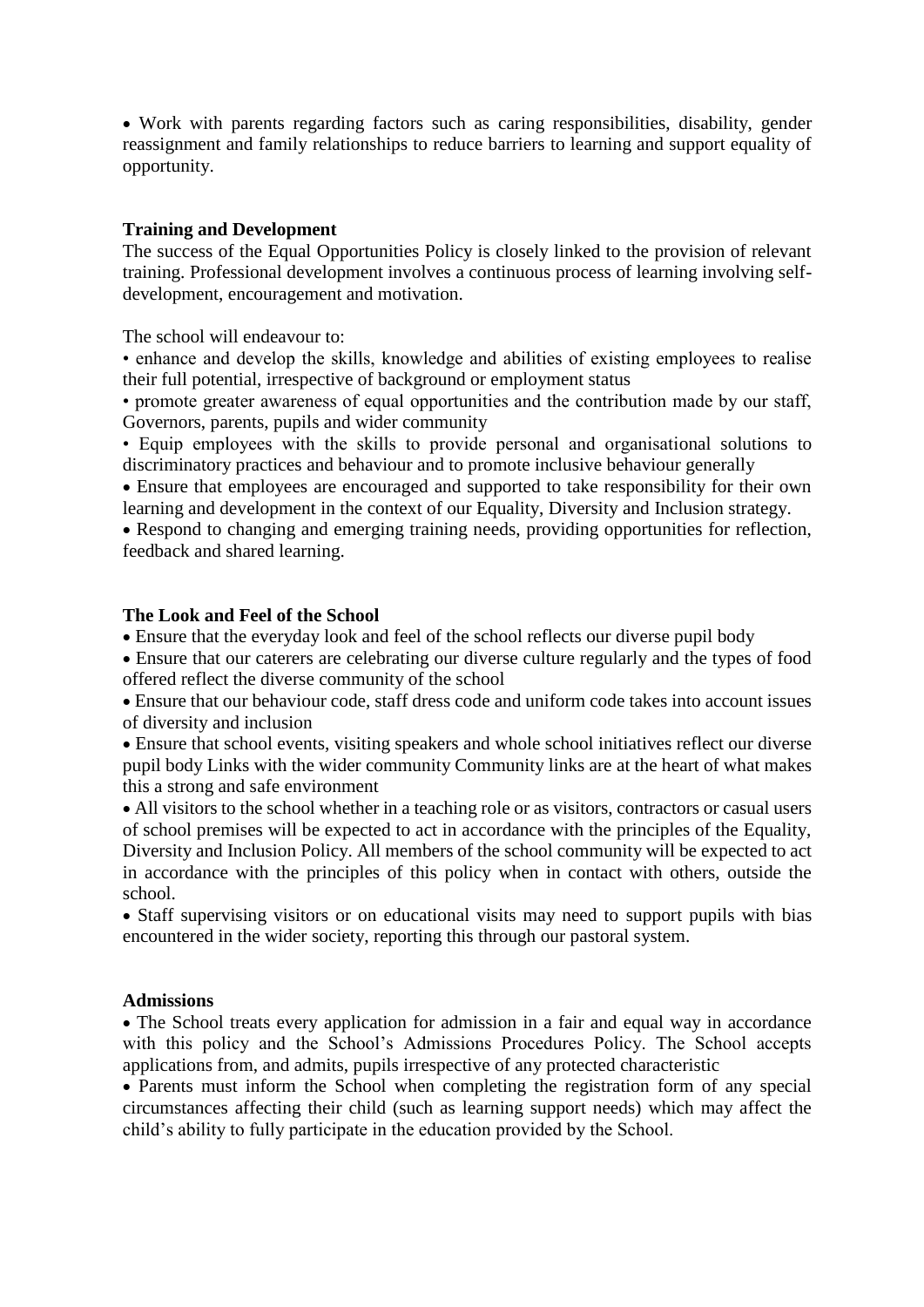# **Religious Belief**

• Although the School's religious ethos is based on Christian values and tradition, the School welcomes and respects the rights and freedoms of individuals from other religions and faiths (or no religion or faith).

• Absence from school for religious observance is allowed and should be marked as authorised where the School is satisfied that the day has been set aside by the religious body and the parents of the child are members of that religious community

• The school recognises that religious observance has an important part to play in valuing the spiritual development of all members of our community, strengthening social cohesion, developing a strong sense of self and celebrating shared values

• Adaptations will be made to the school's uniform code for religious observance.

• Where possible religious observance will be facilitated, perhaps through allocation of prayer space or provision for resting whilst fasting

# **Reasonable Adjustments**

• The School will inform and consult with pupils and parents about what reasonable adjustments, if any, the School are able to make for their child. The School will carefully consider any proposals for additional resources or changes to provision that support full access to school life.

• The School has a duty make reasonable adjustments (case by case considerations) for staff or pupils who request to be known as gender neutral, gender fluid, are undergoing gender reassignment or are transgender.

• The School is not legally required to make alterations to the School's physical environment as part of the reasonable adjustments duty. However, the School monitors and reviews the physical environment to consider what reasonable and proportionate steps can be taken to alleviate any substantial disadvantage caused to pupils or staff with disabilities and neurodiverse pupils or staff.

# **Raising Concerns**

• The School will seek to provide a supportive environment for those who believe they have been subjected to discrimination and/or harassment. Pupils should report discrimination to any member of staff, who will then take appropriate action.

• Any member of the school community who harasses another on the grounds of any protected characteristic will be subject to the School's disciplinary measures in accordance with the School's Behaviour Policy and Staff Code of Conduct (as detailed in the Staff Handbook).

• If parents or visitors feel this policy has been breached they should raise their concern with a senior member of staff.

• All breaches of the policy will be rigorously followed up using the appropriate procedures and reported to the School's Senior Management Team. We recognise that pupils need to learn from mistakes to develop a strong sense of self and an awareness of how their behaviour impacts others. Ill-considered, rather than deliberate, incidents should therefore be dealt with immediately and informally, where possible taking the opportunity for a teaching or Form Tutor discussion. These should all be reported through the pastoral systems.

• Intentional and/or sustained incidents should be reported directly to a senior member of staff immediately.

• Pupil infringements of this policy will be recorded on the school's Anti-bullying record. Staff and visitor infringements of this policy will be reported to SLT and appropriate action will be taken.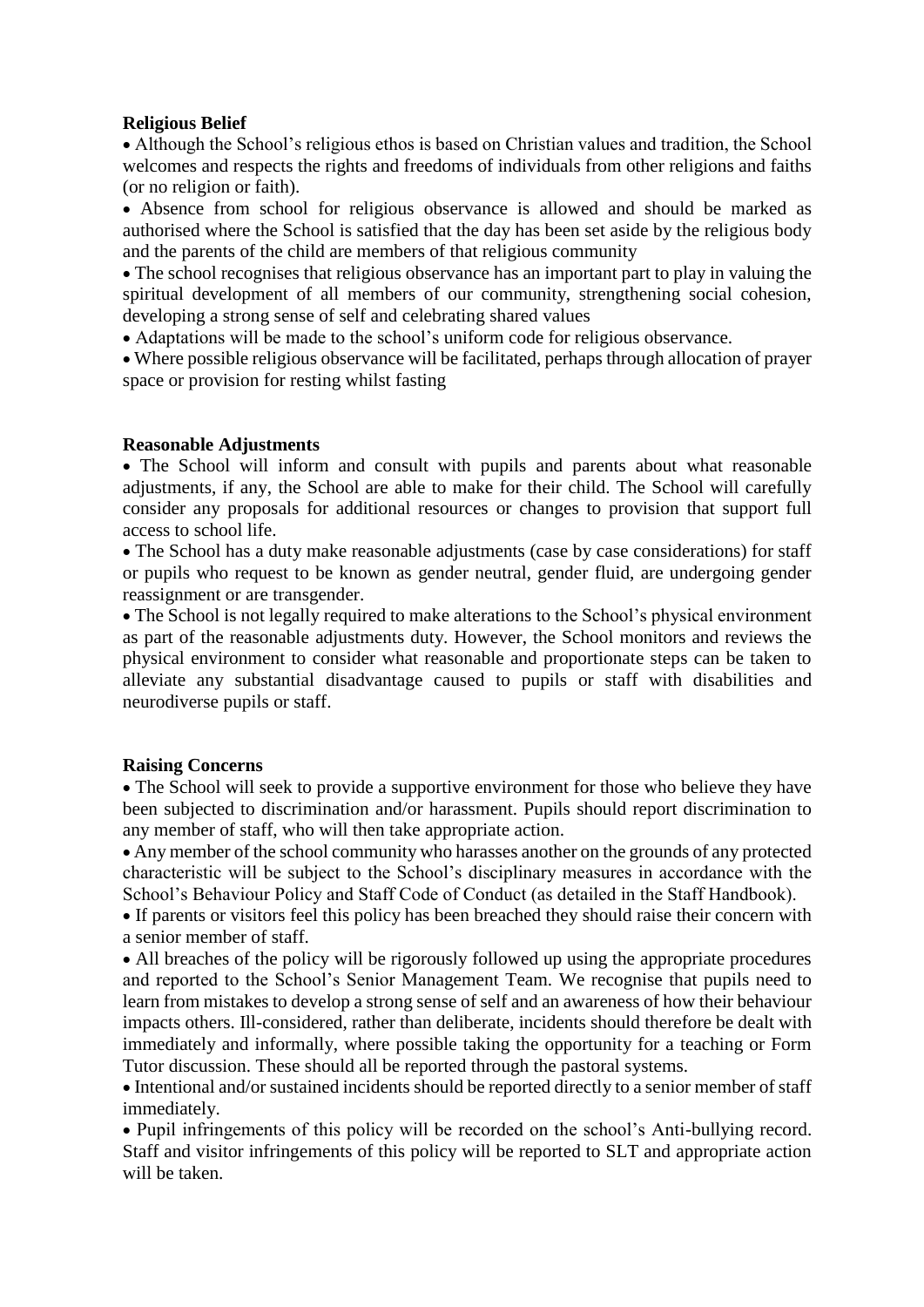### **Monitoring and Review**

• This policy is monitored on an ongoing basis to evaluate its effectiveness and ensure appropriate steps can be taken to eliminate discrimination

• This policy document will be reviewed and publicised, at least annually and, if necessary, more frequently in response to any significant incidents or new developments in national, local and organisational policy, guidance and practice

#### **Staff Recruitment**

The School is committed to:

• ensuring that the best possible staff are recruited on the basis of their merits, abilities and suitability for the position

• increasing the ethnic diversity of the teaching staff, and increasing the diversity of all staff, with a focus on underrepresented groups – such as the ethnic diversity of staff

• Recognising that diversity broadens people's range of role models, helps others overcome unconscious bias and improves organisational change

Application and recruitment processes will be monitored to actively target a more diverse applicant pool.

### **Appendix**

#### **Terminology**

| <b>Affinity Bias</b>      | The tendency to connect with people who look and seem most like          |
|---------------------------|--------------------------------------------------------------------------|
|                           | ourselves and avoid those who are different.                             |
| Ally                      | Ally is a term used for people who support a social group other than     |
|                           | their own, by acknowledging disadvantage and oppression, taking          |
|                           | action on the behalf of others.                                          |
| Allyship                  | Allyship is using your position of privilege to make a more inclusive    |
|                           | culture.                                                                 |
| Asian                     | Refers to a huge group – including Indian, South-East Asian and          |
|                           | Chinese.                                                                 |
| <b>BAME</b>               | (Black, Asian & Minority Ethnic) first used in the 1970's during the     |
|                           | antiracist movement/ fighting discrimination. Definition includes        |
|                           | anyone who isn't white British – including travellers, etc. Useful       |
|                           | when making comparisons to the majority group but should not be          |
|                           | used to talk about one group.                                            |
| Black (or Black,          | Used to specifically refer to Black heritage.                            |
| African<br>&              |                                                                          |
| Caribbean)                |                                                                          |
| <b>Black Lives Matter</b> | The International human rights movement - began in 2013 by a             |
|                           | Californian woman Alicia Garza who wrote a Facebook post in              |
|                           | response to the man who shot dead teenager - Trayvon Martin              |
| Cisgender or Cis          | Refers to a person whose gender identity is the same as the sex they     |
|                           | were assigned at birth. Often used by the allies, who by using this      |
|                           | term recognize that trans people exist and matter.                       |
| Culture Fit               | Individual attitudes, values, behaviours, and beliefs being in line with |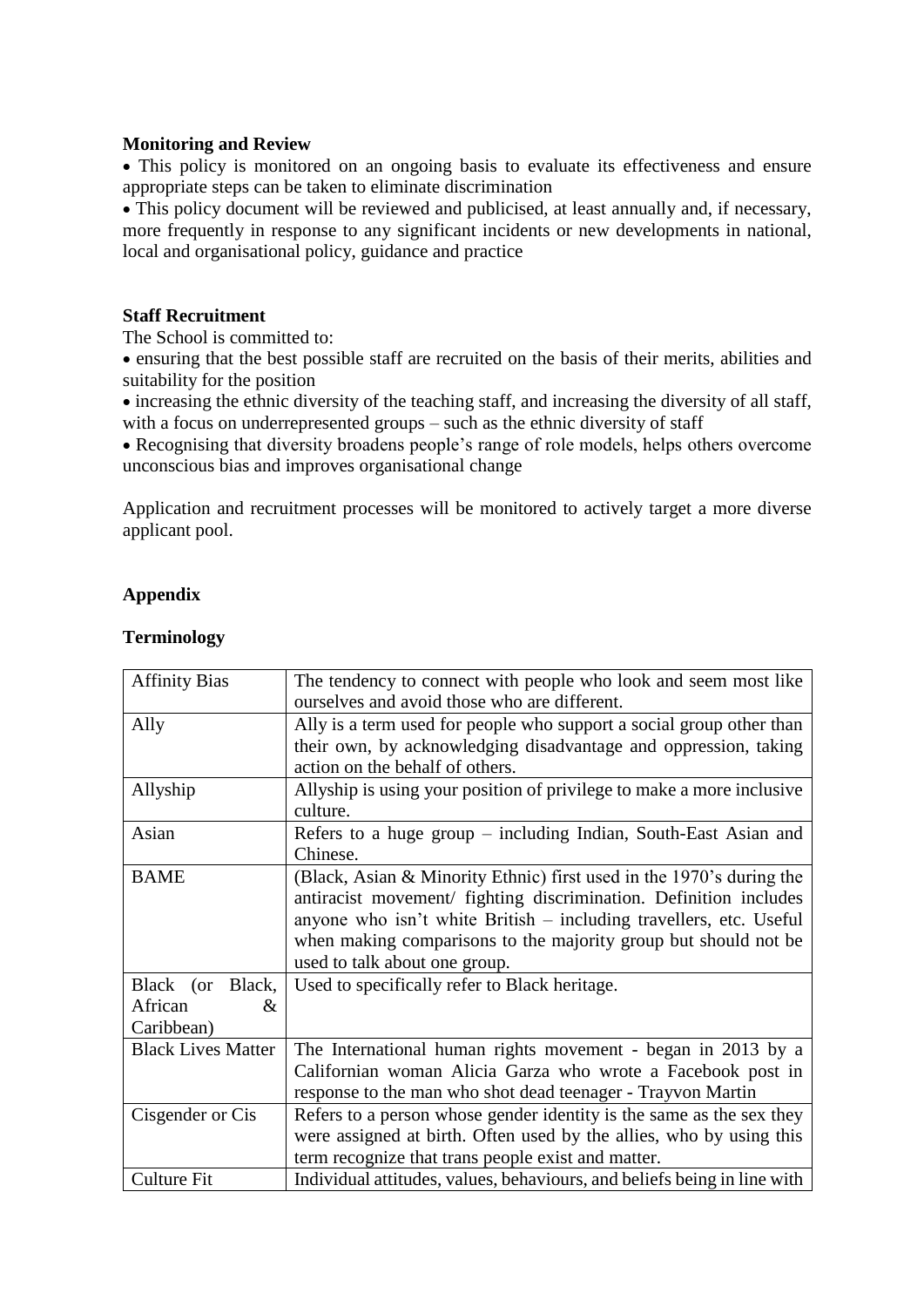|                      | the core values and culture of an organization.                         |
|----------------------|-------------------------------------------------------------------------|
| Discrimination<br>by | Direct discrimination against someone because they associate with       |
| association          | another person who possesses a protected characteristic.                |
| Direct               | Occurs when someone is treated less favourably than another person      |
| discrimination       | because of a protected characteristic (age, disability, gender          |
|                      | reassignment, marriage and civil partnership, pregnancy and             |
|                      | maternity, race, religion or belief, sex sexual orientation).           |
| Discrimination       | Discrimination is the act of making unjustified distinctions between    |
|                      | people on the basis of race, gender, age, religion, or sexual           |
|                      | orientation, as well as other categories listed as protected            |
|                      | characteristics.                                                        |
| Discrimination       | Occurs when you treat a disabled person unfavourably because of         |
| from<br>arising      | something connected with their disability and cannot justify such       |
| disability           | treatment. Discrimination arising from disability is different from     |
|                      | direct and indirect discrimination.                                     |
| Diversity            | Applies to a range of characteristics such as sexual orientation,       |
|                      | ethnicity, gender and gender identity, religious belief, socio-         |
|                      | economic background, physical or mental ability and age, and refers     |
|                      | to the differences that can occur within each characteristic.           |
|                      | Recognising the strengths that difference brings to an organisation.    |
| Equality             | Treating all people the same, assuming they will all benefit from the   |
|                      | same support.                                                           |
| Equity               | Treating people differently, in accordance with what support they       |
|                      | need to achieve equality of opportunity or address unique barriers.     |
| Gay                  | Someone who is sexually attracted to people of the same sex.            |
| Gender               | Gender is a social and cultural construct of "female" and "male".       |
|                      | Although our sense of gender can align with our assigned sex, it goes   |
|                      | well beyond chromosomes.                                                |
| Gender dysphoria     | Gender dysphoria often occurs in transgender or genderqueer people.     |
|                      | Gender dysphoria is often used to describe when a person feels          |
|                      | uncomfortable identifying as the gender they were born with, and        |
|                      | feeling distress with their gender identity.                            |
| Gender expression    | How a person chooses to outwardly express their gender, within the      |
|                      | context of societal expectations of gender. A person who does not       |
|                      | conform to societal expectations of gender may not, however,            |
|                      | identify as trans.                                                      |
| Gender Identity      | Gender identity is personal: it's how we see and define ourselves.      |
| Genderqueer          | Someone who does not subscribe to conventional gender distinctions      |
|                      | but identifies with neither, both, or a combination of male and female  |
|                      | genders.                                                                |
| Harassment           | Occurs when a person is subject to "unwanted conduct related to a       |
|                      | relevant protected characteristic, which has the purpose or effect of   |
|                      | violating an individual's dignity or creating an intimidating, hostile, |
|                      | degrading, humiliating or offensive environment for that individual".   |
| Hate Crime           | A criminal act directed at an individual because of their real or       |
|                      | perceived religion, ethnicity, nationality, gender, sexual orientation  |
|                      | or disability. Hate crimes can also be committed against property.      |
| Homophobia           | A strong dislike or fear of homosexual people.                          |
| Identity             | The qualities of a person or group that make them different from        |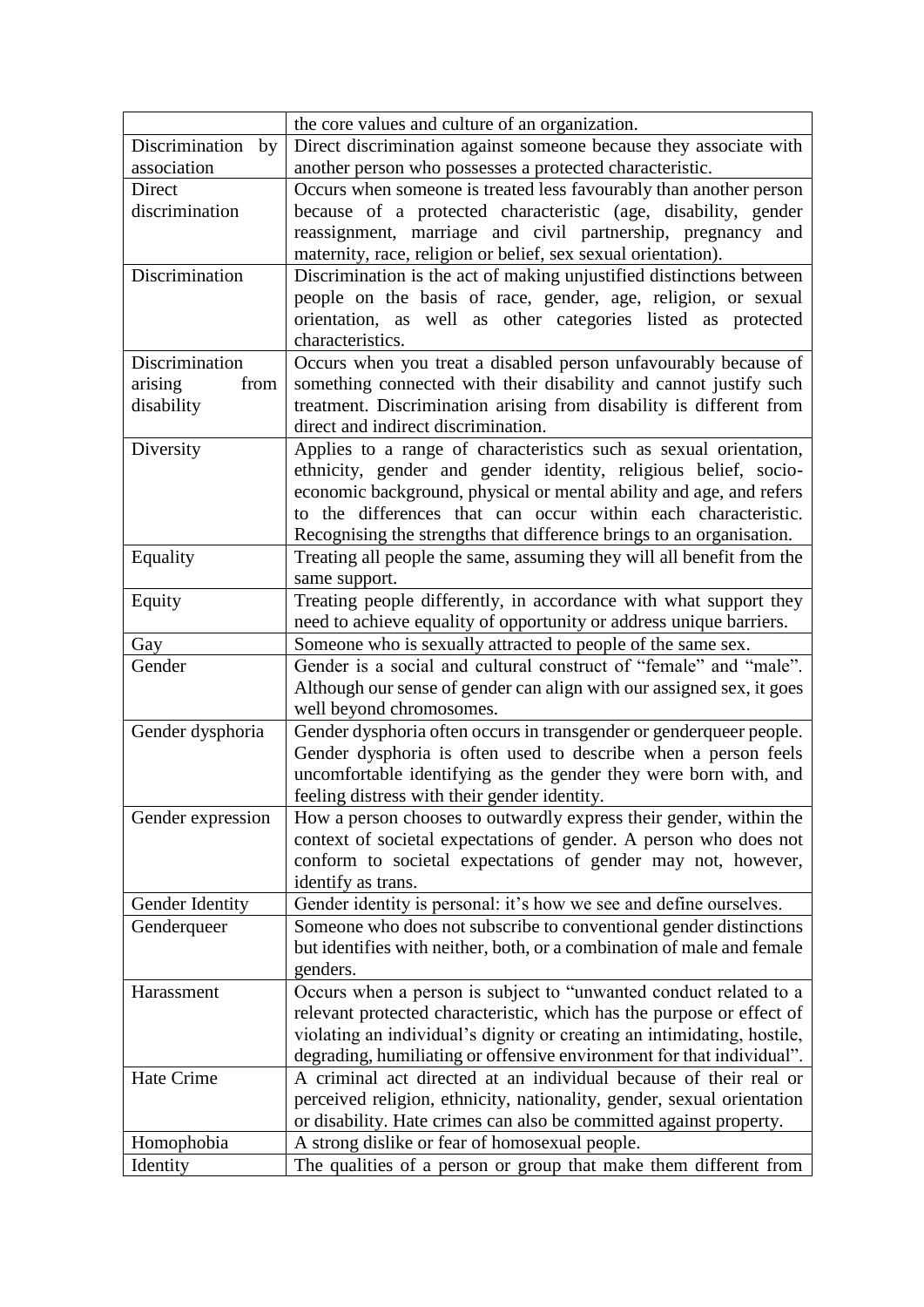|                        | others.                                                                                                                                |
|------------------------|----------------------------------------------------------------------------------------------------------------------------------------|
| Inclusion              | Inclusion is the result of welcoming, respecting, supporting,                                                                          |
|                        | involving, valuing and empowering those around you equally.                                                                            |
| Intersectionality      | The inter-connected nature of social categorisations; recognising that                                                                 |
|                        | demographic groups (e.g. Black, women, Asian) are not                                                                                  |
|                        | homogenous, and that individuals may identify within many different                                                                    |
|                        | groups.                                                                                                                                |
| Intersex               | The term used to describe a person who may have the biological                                                                         |
|                        | attributes of both sexes or whose biological characteristics do not fit                                                                |
|                        | within traditional societal assumptions about what it means to be                                                                      |
|                        | male or female.                                                                                                                        |
| Indirect               | Occurs when a condition, provision, policy or practice applies to                                                                      |
| Discrimination         | everyone but particularly disadvantages people who share a protected                                                                   |
|                        | characteristic.                                                                                                                        |
| Islamophobia           | The fear of Islam - refers to prejudice or discrimination against                                                                      |
|                        | Muslims and incorporates the perceptions that Islam has no values in                                                                   |
|                        | common with other cultures, is inferior to western beliefs and is a                                                                    |
| LGBTQ+/LGBTQI          | violent political ideology rather than a religion.                                                                                     |
|                        | The acronym for lesbian, gay, bi, trans, questioning (or queer),<br>intersex + other gender variants. This is the most inclusive, all- |
|                        | encompassing term for the gay community, including those with non-                                                                     |
|                        | cis gender identities.                                                                                                                 |
| <b>LGBTQIA</b>         | LGBTQIA is an acronym and refers to lesbian, gay, bisexual,                                                                            |
|                        | transgender, queer or questioning, intersex, and asexual or allied.                                                                    |
| Mansplain              | Mansplain is a combination of two words - "man" and "explain".                                                                         |
|                        | Mansplaining refers to a man explaining something to someone,                                                                          |
|                        | typically a woman, in a manner regarded as condescending or                                                                            |
|                        | patronizing.                                                                                                                           |
| Microadvantages        | Microadvantages are facial expressions, gestures, tone of voice and                                                                    |
|                        | choice of words that are even more subtle than micro-affirmations,                                                                     |
|                        | but equally as important in making a person feel appreciated and                                                                       |
|                        | valued.                                                                                                                                |
| Microaffirmations      | Microaffirmations are subtle acknowledgments of a person's                                                                             |
|                        | importance and accomplishments, which creates a feeling of being                                                                       |
|                        | valued and a sense of belonging.                                                                                                       |
| Microaggression        | Microaggressions are seemingly harmless but impactful everyday<br>slights and exclusions that negatively highlight an individual's     |
|                        | Otherness.                                                                                                                             |
| Multiracial, mixed     | Terms describing a person who has parentage or ancestors from more                                                                     |
| heritage,<br>dual      | than one ethnic and/or racial group. Some people can get confused                                                                      |
| heritage,<br>mixed-    | between interracial and biracial. An individual can be described as                                                                    |
| mixed-<br>race,        | biracial if their heritage is mixed; interracial, on the other hand, is                                                                |
| ethnicity<br><b>or</b> | used to describe relationships or interactions between individuals                                                                     |
| simply "mixed"         | from different racial groups.                                                                                                          |
| Neurodiverse           | Neurodiversity describes a spread of neurological differences                                                                          |
|                        | (learning and developmental difficulties, ADHD and Autism are                                                                          |
|                        | examples).                                                                                                                             |
| Non-Binary             | Refers to a person who doesn't identify as only male or only female,                                                                   |
|                        | or who identifies as both.                                                                                                             |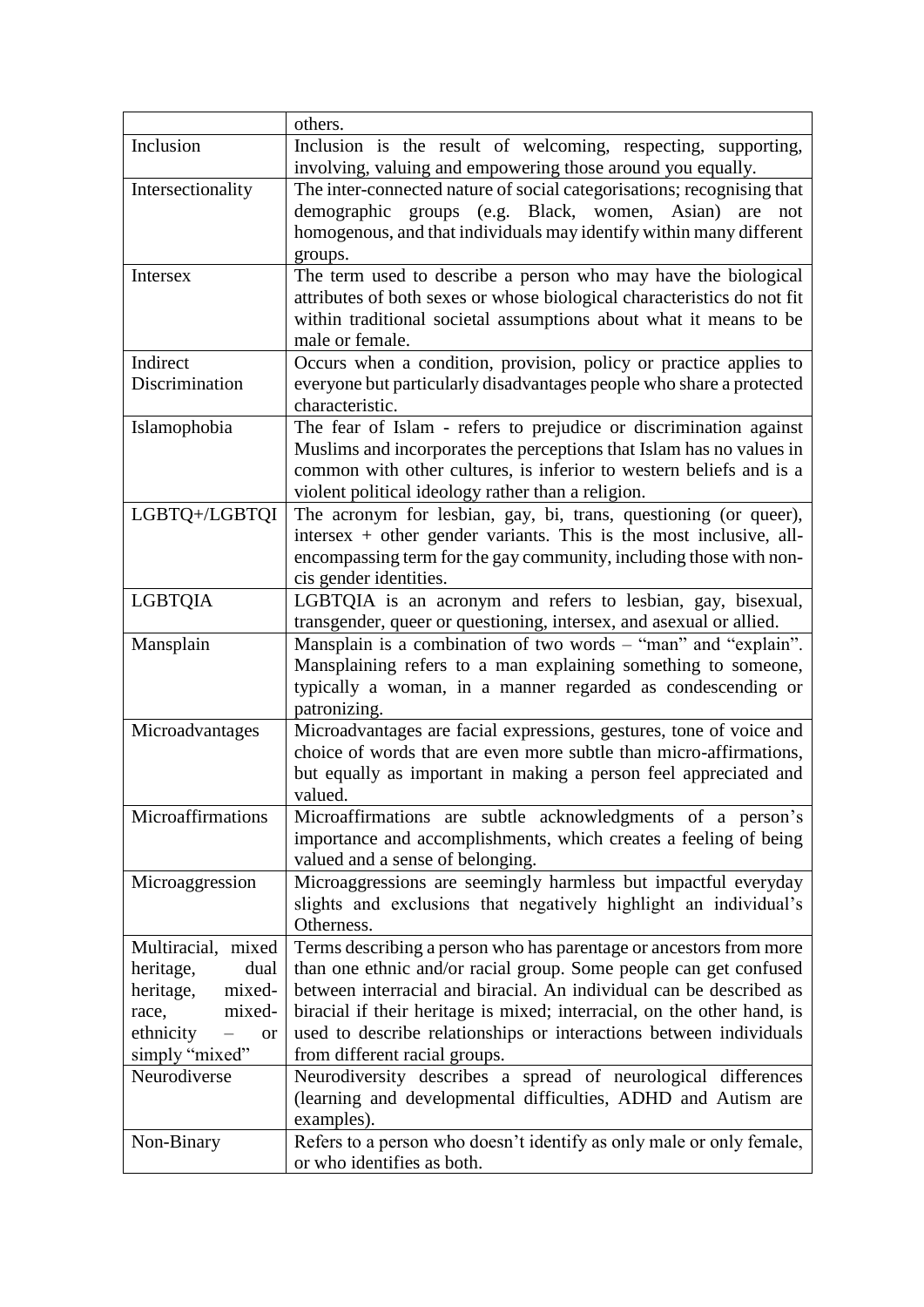| Pan                       | Refers to a person whose romantic and/or sexual attraction towards                                     |
|---------------------------|--------------------------------------------------------------------------------------------------------|
|                           | others is not limited by sex or gender.                                                                |
| Person of Colour          | The term "person of colour" is primarily used to describe any person<br>who is not considered "white". |
| Perception                | Direct discrimination against an individual because others think they                                  |
| discrimination            | possess a particular protected characteristic. It applies even if the                                  |
|                           | person does not actually possess that characteristic.                                                  |
|                           |                                                                                                        |
| Prejudice                 | Preconceived opinion that is not based on reason or actual<br>experience.                              |
| Privilege                 | Unearned benefits given to people owing to membership of a specific                                    |
|                           | social group relating to aspects of their identity. Those aspects can                                  |
|                           | include race, gender, sexual orientation, ability and religion, as well                                |
|                           | as privilege related to wealth and class.                                                              |
| Pronoun                   | Words used to refer to people's gender - for example, 'he' or 'she'.                                   |
|                           |                                                                                                        |
|                           | Some people prefer gender-neutral language and use pronouns such                                       |
|                           | as they/their and ze/zir.                                                                              |
| Protected                 | Characteristic Grounds upon which discrimination is unlawful. The                                      |
|                           | characteristics are: age, disability, gender reassignment, marriage                                    |
|                           | and civil partnership, pregnancy and maternity, race, religion or                                      |
|                           | belief, sex and sexual orientation.                                                                    |
| Psychological             | Psychological safety is a belief that you will not be punished or                                      |
| Safety                    | humiliated for speaking up with ideas, questions, concerns or                                          |
|                           | mistakes.                                                                                              |
| Questioning               | Used to describe a person who may be processing or questioning                                         |
|                           | their sexual orientation and/ or gender identity.                                                      |
| Racism                    | Refers to the discrimination including harassment, violence and                                        |
|                           | unequal treatment targeted at an individual or a group on account of                                   |
|                           | their cultural, linguistic or religious identity.                                                      |
| Scapegoating              | Unfairly blaming an individual or group of people for circumstances                                    |
|                           | that have a variety of causes.                                                                         |
| Stereotyping              | A set idea that people have about what someone or something is like,                                   |
|                           | especially an idea that is wrong.                                                                      |
| <b>Systemic Racism</b>    | Where (intentional or unintentional) prejudice, bias and barriers                                      |
|                           | based on ethnicity are embedded into the thinking, systems and                                         |
|                           | structures of organisations or society. What works for white people                                    |
|                           | is the 'default' in society.                                                                           |
| Third-party               | Occurs where, during the course of their duties, an employee is                                        |
| harassment                | harassed by an individual or individuals who are not under the direct                                  |
|                           | control of the School and the harassment relates to a protected                                        |
|                           | characteristic.                                                                                        |
| Tokenism                  | The practice of doing something only to prevent criticism and give                                     |
|                           | the appearance that people are treated fairly.                                                         |
| <b>Trans</b><br><b>or</b> | Refers to a person whose gender is not the same as the sex they were                                   |
| transgender               | assigned at birth.                                                                                     |
| Transitioning             | The steps a trans person takes to live in the gender with which they                                   |
|                           | identify. For some it could involve medical intervention, such as                                      |
|                           | hormone therapy and surgeries, but not all trans people want or are                                    |
|                           | able to have this.                                                                                     |
| Transphobia               | The fear or dislike of someone based on the fact they are trans,                                       |